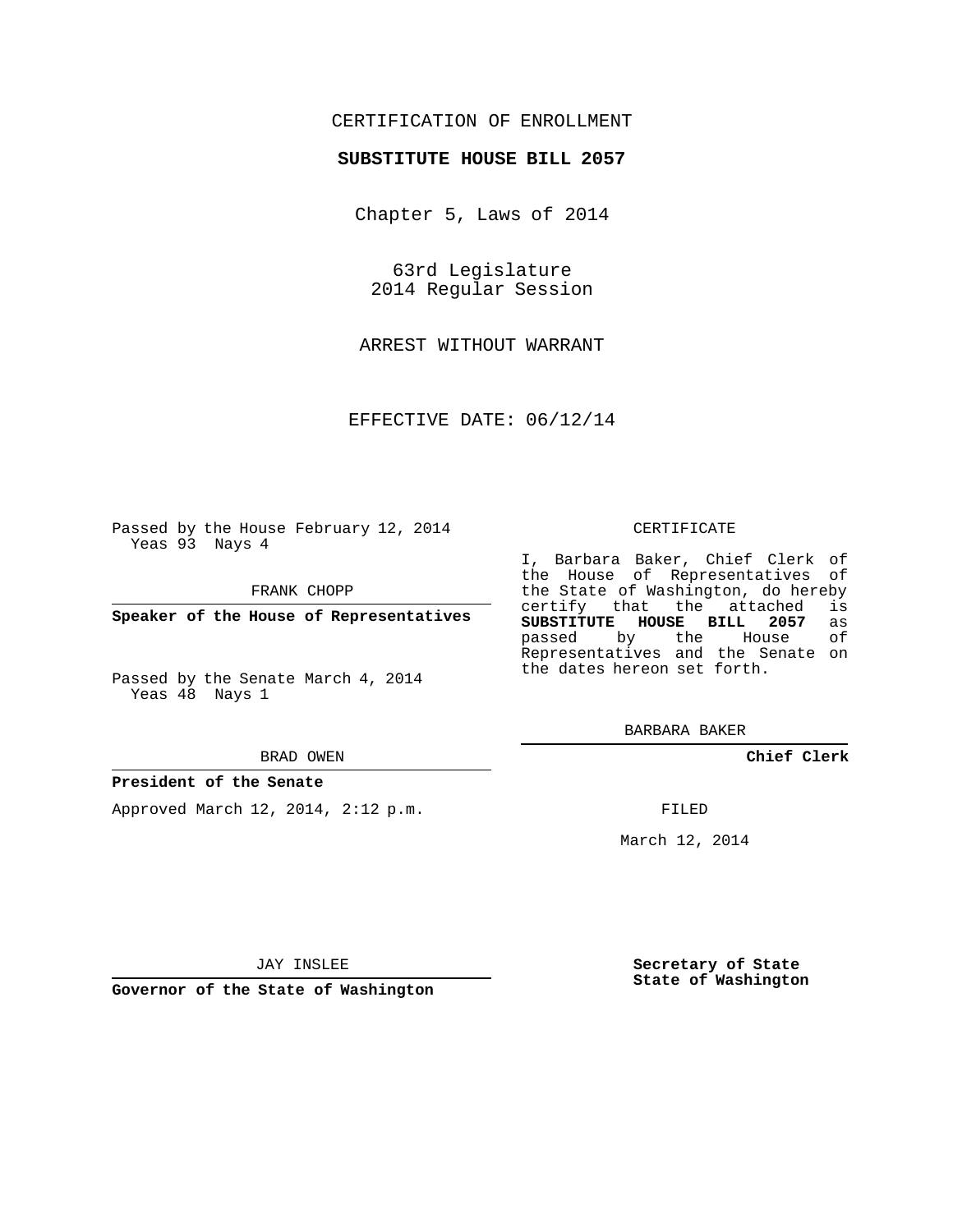# **SUBSTITUTE HOUSE BILL 2057** \_\_\_\_\_\_\_\_\_\_\_\_\_\_\_\_\_\_\_\_\_\_\_\_\_\_\_\_\_\_\_\_\_\_\_\_\_\_\_\_\_\_\_\_\_

\_\_\_\_\_\_\_\_\_\_\_\_\_\_\_\_\_\_\_\_\_\_\_\_\_\_\_\_\_\_\_\_\_\_\_\_\_\_\_\_\_\_\_\_\_

Passed Legislature - 2014 Regular Session

## **State of Washington 63rd Legislature 2014 Regular Session**

**By** House Public Safety (originally sponsored by Representatives Hayes, Hurst, Klippert, Holy, Van De Wege, and Hope)

READ FIRST TIME 01/28/14.

 AN ACT Relating to arrest without warrant; and amending RCW 10.31.100.

BE IT ENACTED BY THE LEGISLATURE OF THE STATE OF WASHINGTON:

 **Sec. 1.** RCW 10.31.100 and 2013 2nd sp.s. c 35 s 22 are each amended to read as follows:

 A police officer having probable cause to believe that a person has committed or is committing a felony shall have the authority to arrest the person without a warrant. A police officer may arrest a person without a warrant for committing a misdemeanor or gross misdemeanor 10 only when the offense is committed in the presence of  $((the))$  an officer, except as provided in subsections (1) through (11) of this section.

 (1) Any police officer having probable cause to believe that a person has committed or is committing a misdemeanor or gross misdemeanor, involving physical harm or threats of harm to any person or property or the unlawful taking of property or involving the use or possession of cannabis, or involving the acquisition, possession, or consumption of alcohol by a person under the age of twenty-one years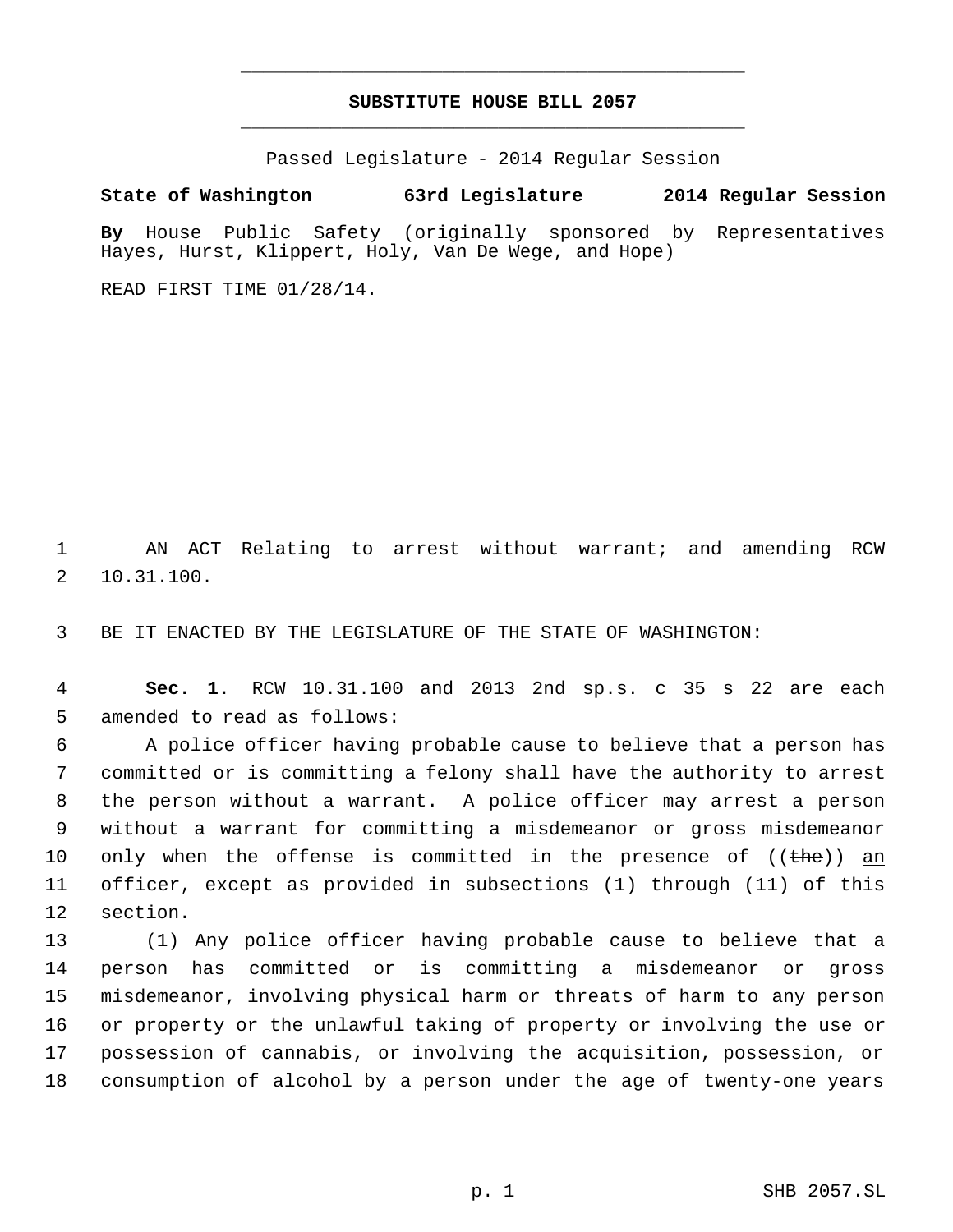under RCW 66.44.270, or involving criminal trespass under RCW 9A.52.070 or 9A.52.080, shall have the authority to arrest the person.

 (2) A police officer shall arrest and take into custody, pending release on bail, personal recognizance, or court order, a person without a warrant when the officer has probable cause to believe that:

 (a) An order has been issued of which the person has knowledge under RCW 26.44.063, or chapter 7.92, 7.90, 9A.46, 10.99, 26.09, 26.10, 26.26, 26.50, or 74.34 RCW restraining the person and the person has violated the terms of the order restraining the person from acts or threats of violence, or restraining the person from going onto the grounds of or entering a residence, workplace, school, or day care, or prohibiting the person from knowingly coming within, or knowingly remaining within, a specified distance of a location or, in the case of an order issued under RCW 26.44.063, imposing any other restrictions or conditions upon the person; or

 (b) A foreign protection order, as defined in RCW 26.52.010, has been issued of which the person under restraint has knowledge and the person under restraint has violated a provision of the foreign protection order prohibiting the person under restraint from contacting or communicating with another person, or excluding the person under restraint from a residence, workplace, school, or day care, or prohibiting the person from knowingly coming within, or knowingly remaining within, a specified distance of a location, or a violation of any provision for which the foreign protection order specifically indicates that a violation will be a crime; or

 (c) The person is sixteen years or older and within the preceding four hours has assaulted a family or household member as defined in RCW 10.99.020 and the officer believes: (i) A felonious assault has occurred; (ii) an assault has occurred which has resulted in bodily injury to the victim, whether the injury is observable by the responding officer or not; or (iii) that any physical action has occurred which was intended to cause another person reasonably to fear imminent serious bodily injury or death. Bodily injury means physical pain, illness, or an impairment of physical condition. When the officer has probable cause to believe that family or household members have assaulted each other, the officer is not required to arrest both persons. The officer shall arrest the person whom the officer believes to be the primary physical aggressor. In making this determination,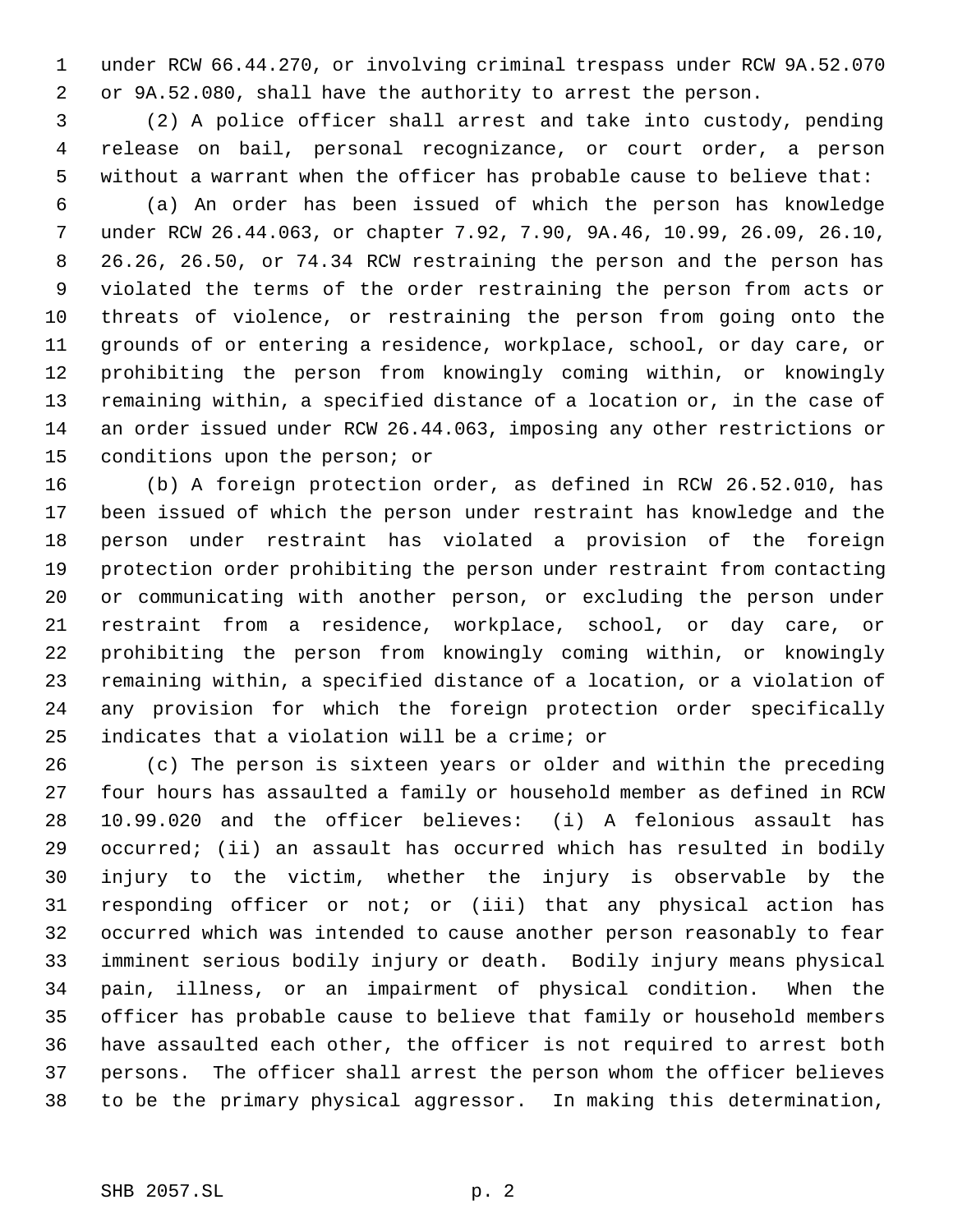the officer shall make every reasonable effort to consider: (i) The intent to protect victims of domestic violence under RCW 10.99.010; (ii) the comparative extent of injuries inflicted or serious threats creating fear of physical injury; and (iii) the history of domestic violence of each person involved, including whether the conduct was part of an ongoing pattern of abuse; or

 (d) The person has violated RCW 46.61.502 or 46.61.504 or an equivalent local ordinance and the police officer has knowledge that the person has a prior offense as defined in RCW 46.61.5055 within ten years.

 (3) Any police officer having probable cause to believe that a person has committed or is committing a violation of any of the following traffic laws shall have the authority to arrest the person:

 (a) RCW 46.52.010, relating to duty on striking an unattended car or other property;

 (b) RCW 46.52.020, relating to duty in case of injury to or death of a person or damage to an attended vehicle;

 (c) RCW 46.61.500 or 46.61.530, relating to reckless driving or racing of vehicles;

 (d) RCW 46.61.502 or 46.61.504, relating to persons under the influence of intoxicating liquor or drugs;

 (e) RCW 46.61.503 or 46.25.110, relating to persons having alcohol 23 or THC in their system;

 (f) RCW 46.20.342, relating to driving a motor vehicle while operator's license is suspended or revoked;

 (g) RCW 46.61.5249, relating to operating a motor vehicle in a negligent manner.

 (4) A law enforcement officer investigating at the scene of a motor vehicle accident may arrest the driver of a motor vehicle involved in the accident if the officer has probable cause to believe that the driver has committed in connection with the accident a violation of any traffic law or regulation.

 (5)(a) A law enforcement officer investigating at the scene of a motor vessel accident may arrest the operator of a motor vessel involved in the accident if the officer has probable cause to believe that the operator has committed, in connection with the accident, a criminal violation of chapter 79A.60 RCW.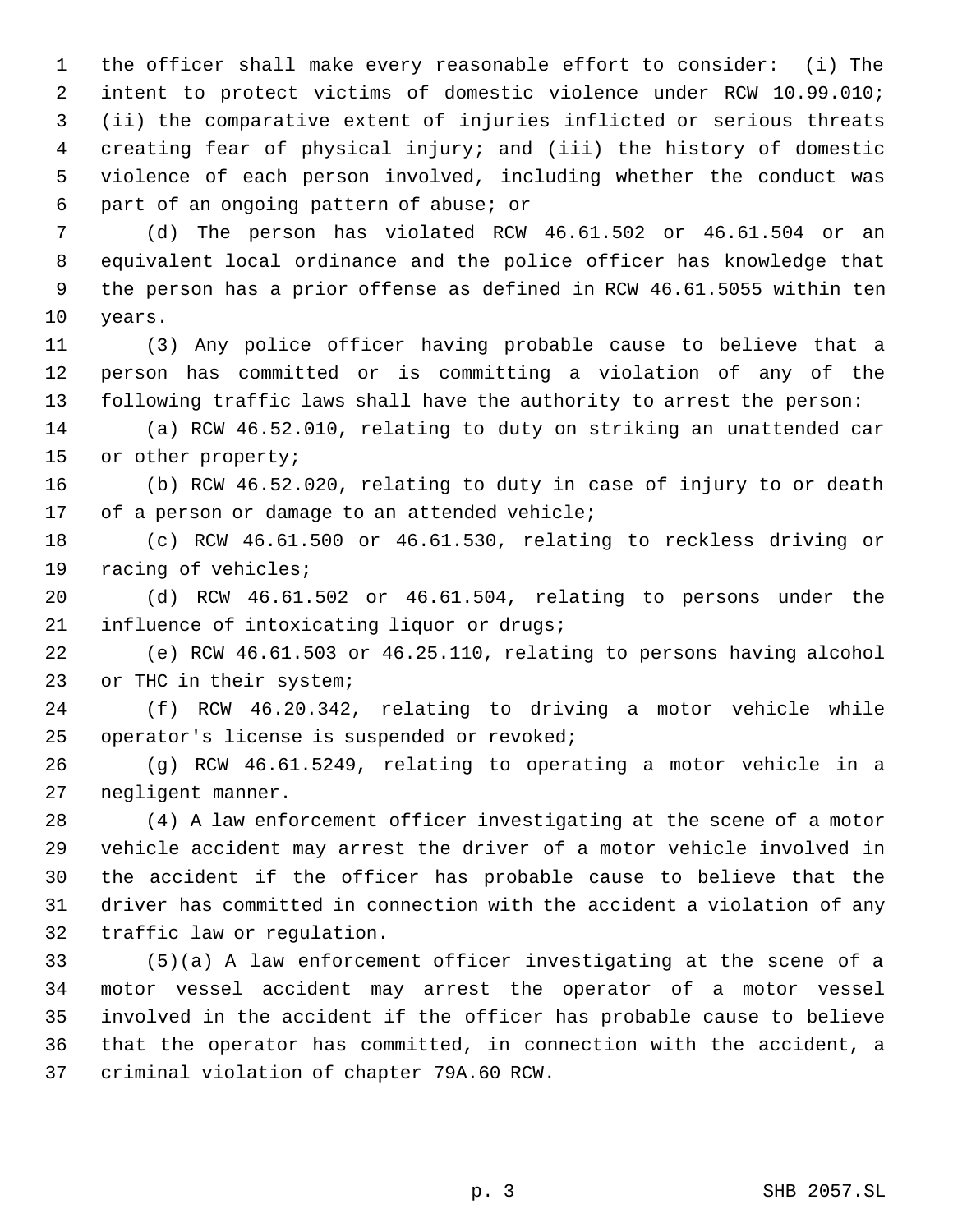(b) A law enforcement officer investigating at the scene of a motor vessel accident may issue a citation for an infraction to the operator of a motor vessel involved in the accident if the officer has probable cause to believe that the operator has committed, in connection with the accident, a violation of any boating safety law of chapter 79A.60 RCW.

 (6) Any police officer having probable cause to believe that a person has committed or is committing a violation of RCW 79A.60.040 shall have the authority to arrest the person.

 (7) An officer may act upon the request of a law enforcement officer in whose presence a traffic infraction was committed, to stop, detain, arrest, or issue a notice of traffic infraction to the driver who is believed to have committed the infraction. The request by the witnessing officer shall give an officer the authority to take appropriate action under the laws of the state of Washington.

 (8) Any police officer having probable cause to believe that a person has committed or is committing any act of indecent exposure, as defined in RCW 9A.88.010, may arrest the person.

 (9) A police officer may arrest and take into custody, pending release on bail, personal recognizance, or court order, a person without a warrant when the officer has probable cause to believe that an order has been issued of which the person has knowledge under chapter 10.14 RCW and the person has violated the terms of that order.

 (10) Any police officer having probable cause to believe that a person has, within twenty-four hours of the alleged violation, committed a violation of RCW 9A.50.020 may arrest such person.

 (11) A police officer having probable cause to believe that a person illegally possesses or illegally has possessed a firearm or other dangerous weapon on private or public elementary or secondary school premises shall have the authority to arrest the person.

 For purposes of this subsection, the term "firearm" has the meaning defined in RCW 9.41.010 and the term "dangerous weapon" has the meaning defined in RCW 9.41.250 and 9.41.280(1) (c) through (e).

 (12) Except as specifically provided in subsections (2), (3), (4), and (7) of this section, nothing in this section extends or otherwise affects the powers of arrest prescribed in Title 46 RCW.

(13) No police officer may be held criminally or civilly liable for